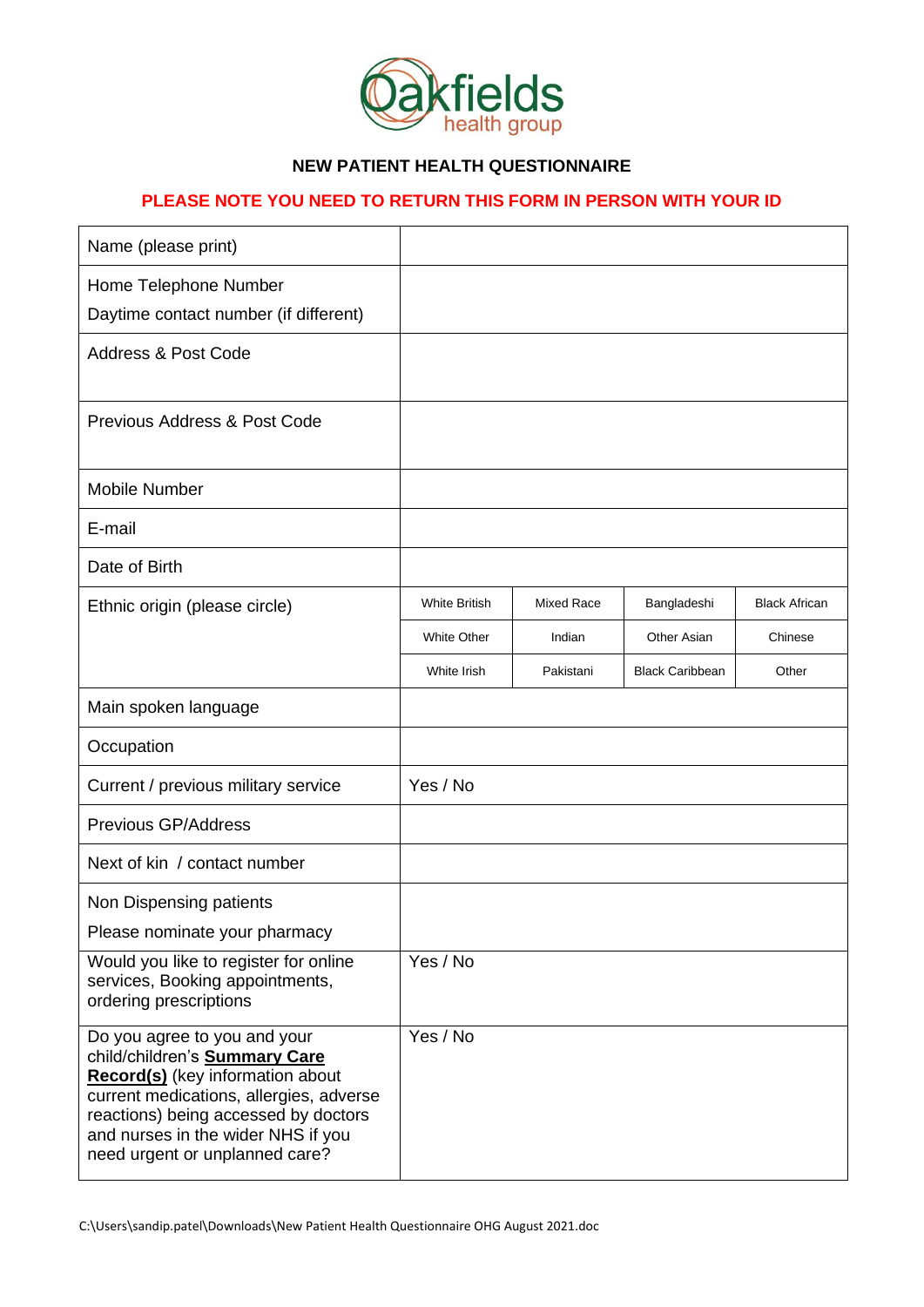

This short questionnaire is to help us to identify your immediate health needs and help you to prepare for your new patient health check. Please complete this form and return it to the receptionist.

**Please note: Failure to attend the new patient health check could invalidate your registration.**

|              | Have you ever been a patient at this practice in the past?                            | Yes / No |  |  |  |  |  |
|--------------|---------------------------------------------------------------------------------------|----------|--|--|--|--|--|
|              | Please give details of the following:                                                 |          |  |  |  |  |  |
| 1. Lifestyle |                                                                                       |          |  |  |  |  |  |
|              | a) How much alcohol do you drink each week?                                           |          |  |  |  |  |  |
|              | b) Do you smoke?                                                                      |          |  |  |  |  |  |
|              | Never smoked<br>$\Box$                                                                |          |  |  |  |  |  |
|              | Ex-smoker<br>$\Box$                                                                   |          |  |  |  |  |  |
|              | Current smoker<br>Amount per day _____________<br>$\Box$                              |          |  |  |  |  |  |
|              | c) How often do you exercise?                                                         |          |  |  |  |  |  |
| 2.           | <b>Current Illness:</b>                                                               |          |  |  |  |  |  |
|              | a) Do you have any current health problems?                                           | Yes / No |  |  |  |  |  |
|              | If yes, please provide details:                                                       |          |  |  |  |  |  |
|              | b) Do you have any past illnesses, (including heart disease, diabetes, asthma, blood  |          |  |  |  |  |  |
|              | pressure or epilepsy)?                                                                | Yes / No |  |  |  |  |  |
|              | If yes, please provide details:                                                       |          |  |  |  |  |  |
| C)           | Have you had any previous operations or hospital admissions?<br>Yes / No              |          |  |  |  |  |  |
|              | If yes, please provide details:                                                       |          |  |  |  |  |  |
| d)           | Is there any family history of cancer, diabetes, asthma, stroke, heart failure, heart |          |  |  |  |  |  |
|              | Attack or epilepsy?                                                                   | Yes / No |  |  |  |  |  |
|              | If yes, please provide details:                                                       |          |  |  |  |  |  |